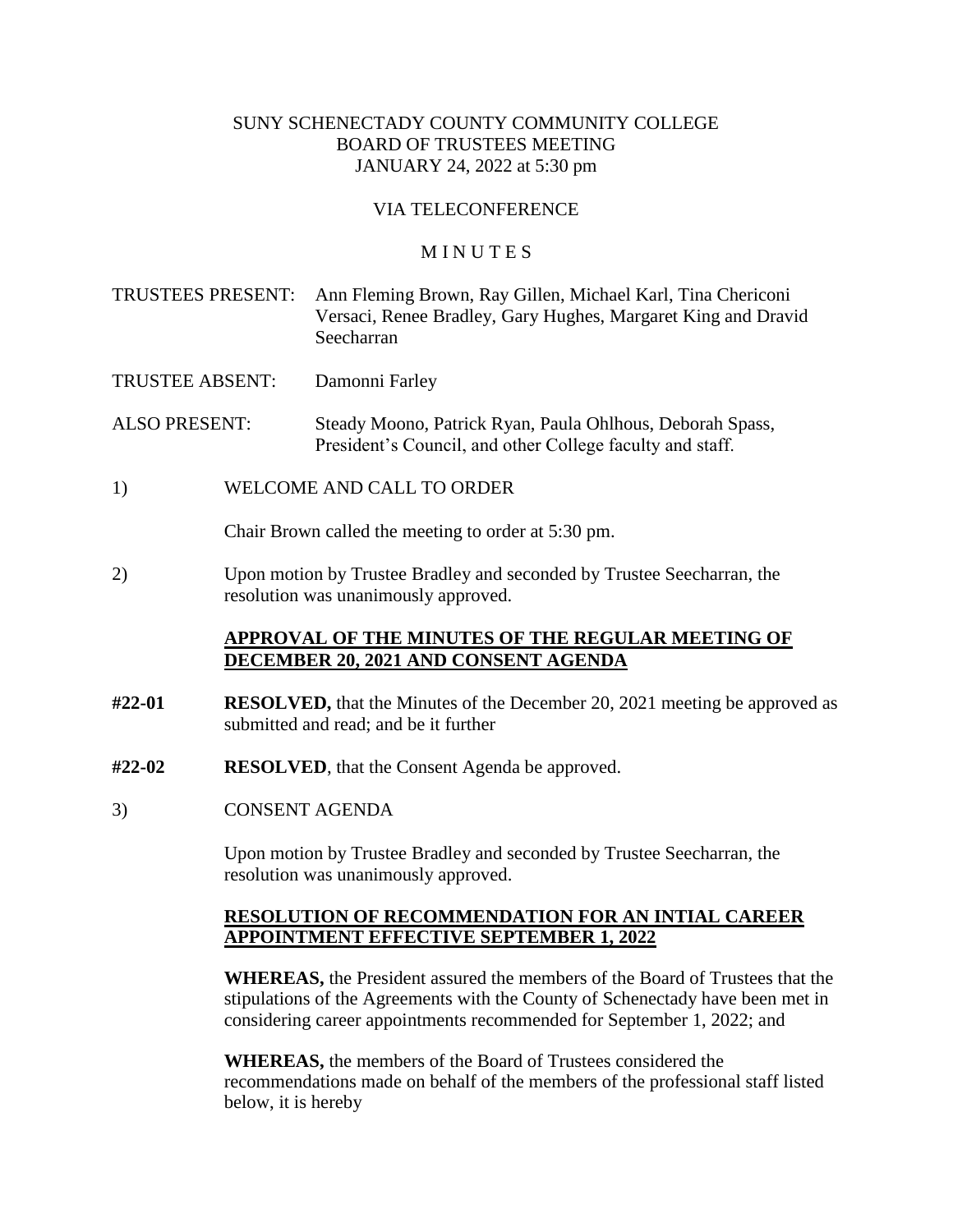**#22-02A RESOLVED,** that the following person be granted a six-year career appointment, as listed below, effective September 1, 2022 and continuing through August 31, 2028:

Janet Danz, Associate Director of Financial Aid

## **RESOLUTION OF RECOMMENDATION FOR A CONTINUING CAREER APPOINTMENT EFFECTIVE SEPTEMBER 1, 2022**

**WHEREAS,** the President assured the members of the Board of Trustees that the stipulations of the Agreements with the County of Schenectady have been met in considering career appointments recommended for September 1, 2022; and

**WHEREAS,** the members of the Board of Trustees considered the recommendations made on behalf of the members of the professional staff listed below, it is hereby

**#22-02B RESOLVED,** that the following persons be granted a seven-year career appointment renewal, as listed below, effective September 1, 2022 and continuing through August 31, 2029:

Career Appointment Renewal

- Susanna Adams, Coordinator of ADA Transition Services
- Dawn Jones, Assistant Director of Career Services
- Joanna Krasodomski, Senior Technical Assistant
- Jessica McHugh Greene, Graphic Designer II

# **APPOINTMENT/REAPPOINTMENT OF MEMBERS TO AN ADVISORY COMMITTEE**

**WHEREAS,** the College Board of Trustees makes appointments/reappointments of members to Advisory Committees to serve as an important link between the College and the professional, industrial and business communities, and

**WHEREAS,** the advisory committee membership represents a diverse group of professionals that bring a specialized knowledge to the particular committee(s) to which the appointment/reappointment is being made, and

**WHEREAS**, each advisory committee has a specific purpose and responsibilities to support and enhance the continued growth and success of the institution, therefore be it

**#22-02C RESOLVED**, that the individuals listed be approved for appointment or reappointment as recommended for the Diversity and Inclusion Advisory Committee.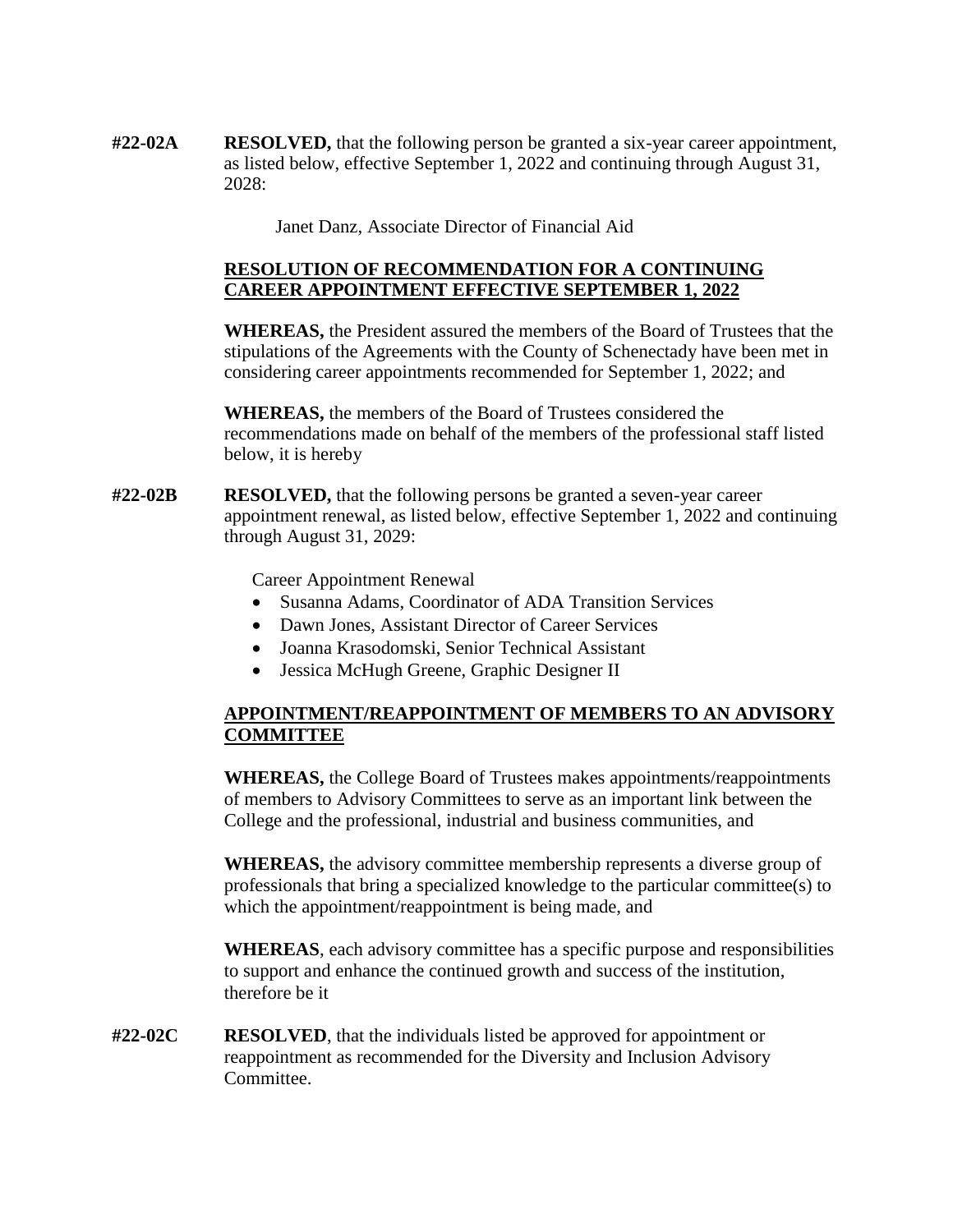Dr. Hamin Shabazz Dr. Deidre Butler Frankie Timmons Jasmine Solana Carlos Cotto

## **PROFESSIONAL DEVELOPMENT REQUEST – DR. DAVID CLICKNER**

 **WHEREAS,** the Schenectady County Community College Foundation Finance Committee voted in support of funding expenses associated with travel to Indonesia for representatives of SUNY Schenectady from May 21, 2022-June 5, 2022, and

**WHEREAS,** the goals of this trip are: (1) to establish a relationship and sign a MOU with Sekolah Tinggi Pariwisata (STP) Bandung for the purposes of developing educational opportunities for hotel, culinary arts, and tourism students at both schools, (2) to tour three STP's hospitality campuses, including Bandung, Palembang and Bali, garner knowledge from exchange of information and practices, and provide a culinary demonstration for STP Bandung students, and (3) to recruit students from STP Bandung to enroll at SUNY Schenectady for the Fall 2022 semester, including meeting and screening applicants of the *Joan R. Dembinski Study Abroad Scholarship*, it is hereby,

**#22-02D RESOLVED,** that the Board of Trustees hereby approves Dr. David Clickner to travel to Indonesia from May 21, 2022-June 5, 2022, at a cost not to exceed \$6,582, funded by the Foundation.

# 4) REPORT OF THE CHAIR

Trustee Versaci provide a report of the Foundation:

- The Foundation has been notified of two bequests that they will be receiving in the coming months from generous donors who remembered the Foundation in their estate plans. The bequests total approximately \$350,000.
- The Foundation has received new support for the Royals Care Center, including a \$10,000 grant from the Eastern United Methodist Church's GROWTH Fund and \$3,000 from a donor advised fund through the Community Foundation of the Greater Capital Region. Total funds for the Royals Care Center are \$18,000 with several other grants pending.
- Fundraising for *Food for Thought & All That Jazz* is underway with \$35,500 in sponsorships raised so far.

The Board was reminded to complete the form for evaluation of Dr. Moono.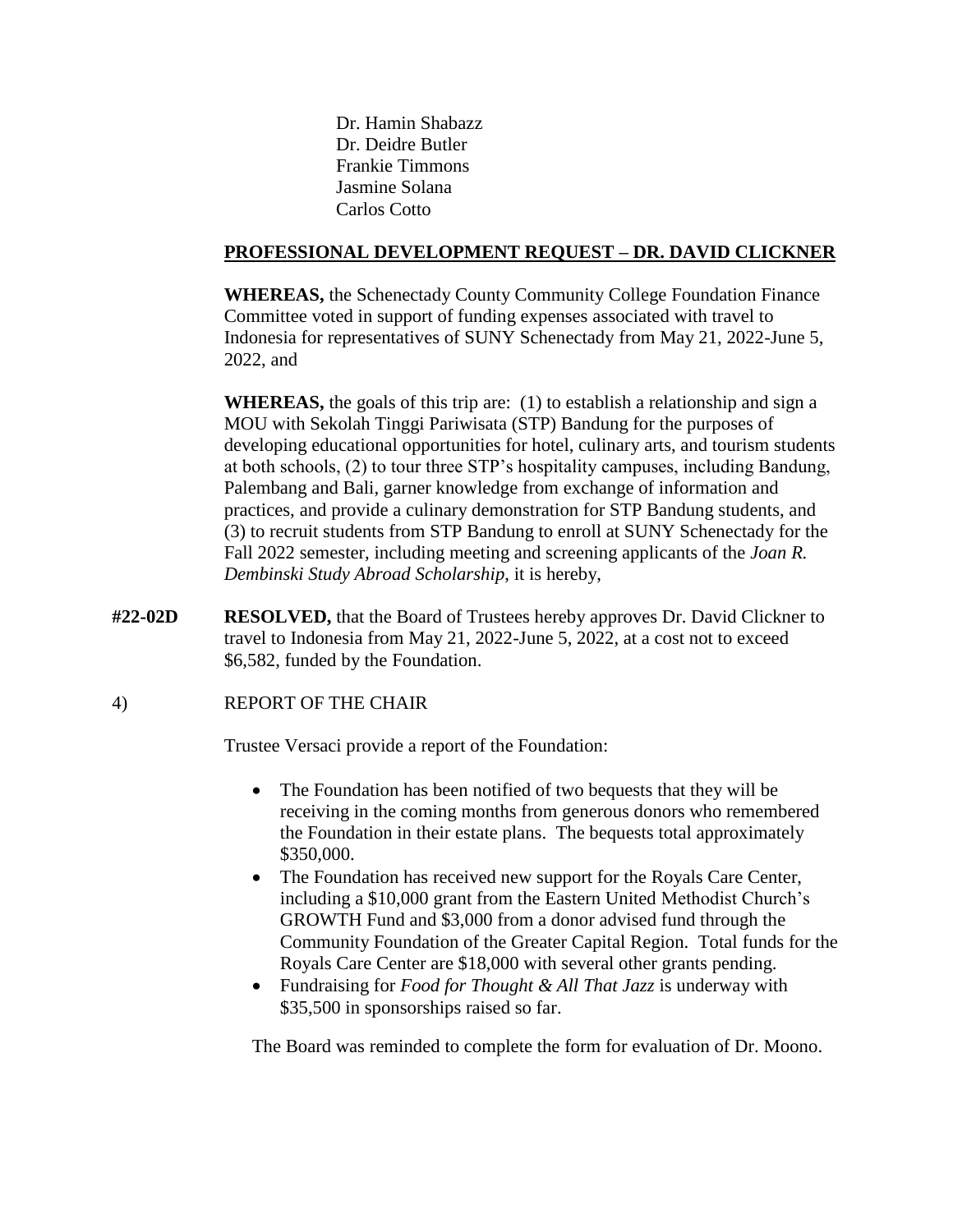#### 5) REPORT OF THE TREASURER

Upon motion by Trustee Karl and seconded by Trustee King, the resolution was unanimously approved.

# **APPROVAL FOR THE KEY BANK N.A. WARRANTS #15 THROUGH #19**

**WHEREAS,** the Treasurer has reviewed Key Bank N.A. Warrants #15 through #19 and recommends payment of same, it is hereby

**# 22-03 RESOLVED,** that Key Bank N.A. Warrants #15 through #19 be hereby approved for payment.

> Upon motion by Trustee Versaci and seconded by Trustee Karl, the resolution was unanimously approved.

## **APPROVAL OF THE REPORT OF REVENUES AND EXPENDITURES FOR THE PERIOD ENDING DECEMBER 31, 2021**

 for the period ending December 31, 2021, as prepared by the Office of the Vice **WHEREAS,** the Board has received the Report of Revenues and Expenditures President of Administration in advance of the meeting, it is hereby

- **#22-04 RESOLVED,** that the Report of Revenues and Expenditures for the period ending December 31, 2021, be accepted as received.
- 6) PRESIDENT'S REPORT

President Moono thanked the Task Force for the work done on the development of the plan and critical communications.

See attached full report: President's Report – [January 2022 \(sunysccc.edu\)](https://sunysccc.edu/PDF/About%20SCCC/CollegeLeadershipVision/PresidentsReport_1-2022.pdf) 

# 7) PERSONNEL

Upon motion by Trustee Versaci and seconded by Trustee Karl, the resolution was unanimously approved.

# **RESOLUTION TO APPOINT MYKHA'EL WILSON AS ACCOUNTING INSTRUCTOR**

**WHEREAS,** it has been recommended that Mykha'el Wilson be appointed as Accounting Instructor for the period January 25, 2022 through August 31, 2022, and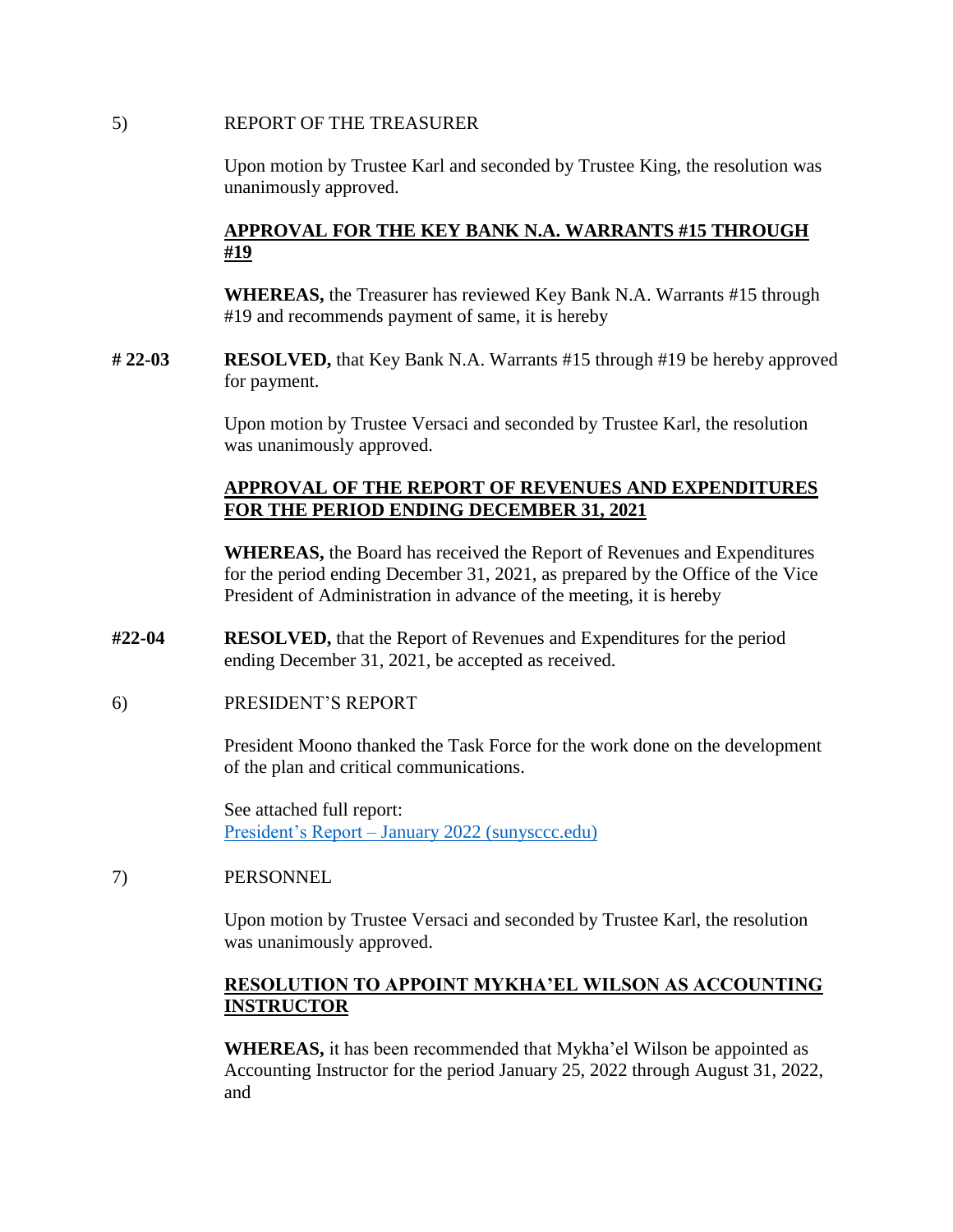**WHEREAS,** the President has concurred with said recommendation, it is hereby

**#22-05 RESOLVED,** that Mykha'el Wilson be awarded an appointment as Accounting Instructor at an annual prorated salary of \$43,000 for the period January 25, 2022 through August 31, 2022. This appointment is consistent with the terms and conditions of employment as set forth by the UFP Agreement.

> Upon motion by Trustee King and seconded by Trustee Seecharran, the resolution was unanimously approved.

## **RESOLUTION TO APPOINT LOUIS AIOSSA AS CRIMINAL JUSTICE INSTRUCTOR**

 Criminal Justice Instructor for the period January 25, 2022 through August 31, **WHEREAS,** it has been recommended that Louis Aiossa be appointed as 2022, and

**WHEREAS,** the President has concurred with said recommendation, it is hereby

**#22-06 RESOLVED,** that Louis Aiossa be awarded an appointment as Criminal Justice Instructor at an annual prorated salary of \$43,000 for the period January 25, 2022 through August 31, 2022. This appointment is consistent with the terms and conditions of employment as set forth by the UFP Agreement.

> Upon motion by Trustee Seecharran and seconded by Trustee Versaci, the resolution was unanimously approved.

## **RESOLUTION TO APPOINT DR. HAMIN SHABAZZ AS CHIEF OF STAFF**

**WHEREAS,** it has been recommended that Dr. Hamin Shabazz be appointed as Chief of Staff; and

**WHEREAS,** over the past year, Dr. Shabazz has served as the Dean of Business, Criminal Justice and Law and prior to that appointment, he served as an Education and Training Consultant; and

**WHEREAS**, this position will report to the President and assumes a broad range of support for the office, including oversight of all operations of the President's Office and ensuring effective implementation of initiatives on behalf of the President; and

**WHEREAS,** this position is a senior advisor to the President on significant and sensitive issues and plays a critical role in strategic planning, decision-making, and execution of decisions; and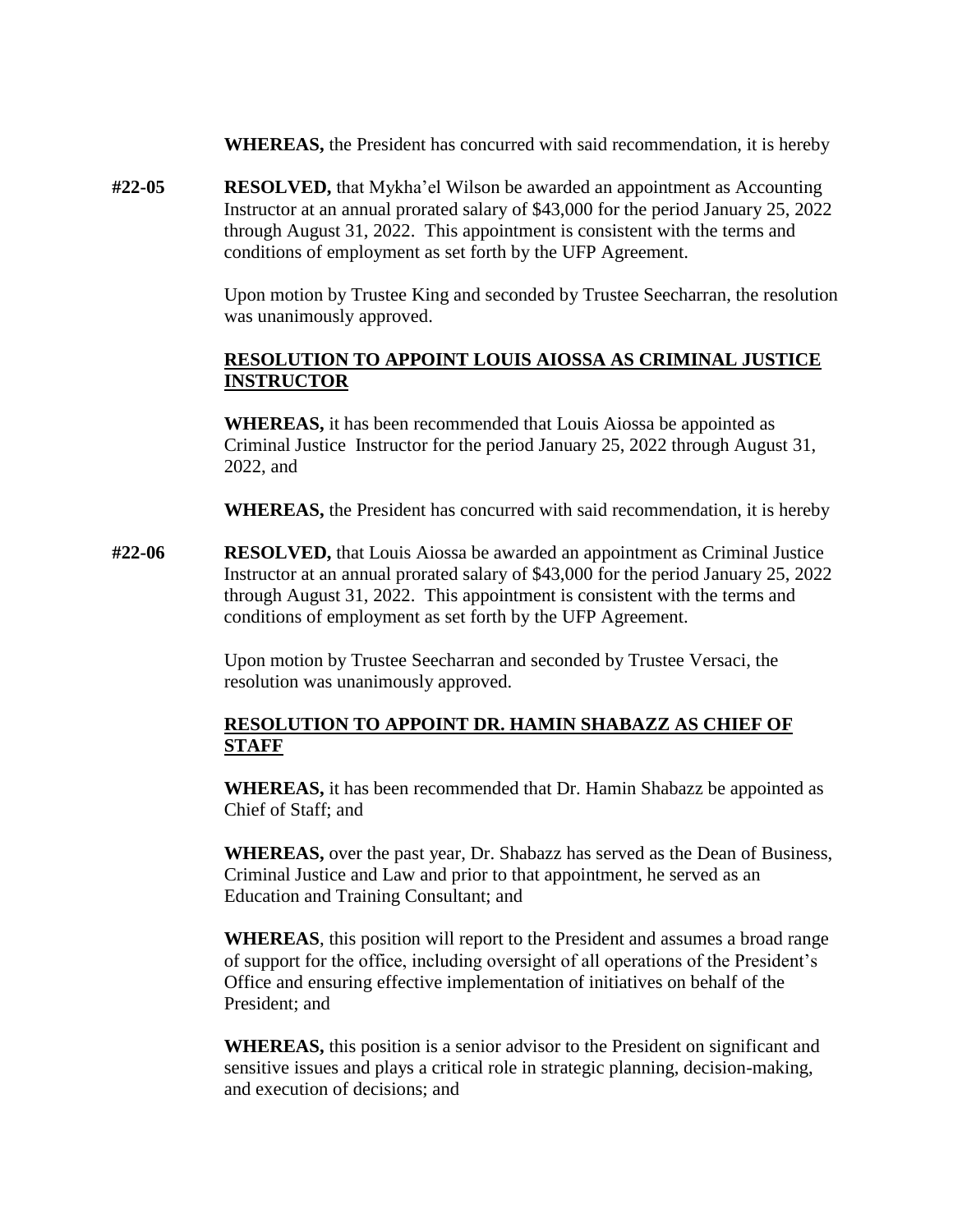**WHEREAS,** the President has concurred with said recommendation, it is hereby

**#22-07 RESOLVED,** that Dr. Hamin Shabazz be appointed as Chief of Staff at an annual prorated salary of \$85,000 with the term of January 31, 2022 through August 31, 2022. This position shall be governed by the terms and conditions as set forth in the College's Personnel Policy 2.1 – Administrative Staff (Unrepresented) including benefits, termination, and other terms and conditions of employment.

> Upon motion by Trustee King and seconded by Trustee Seecharran, the resolution was unanimously approved.

## **SPECIAL ASSIGNMENT FOR DEBORAH SPASS**

**WHEREAS,** Deborah Spass serves as the Confidential Secretary and is being asked to oversee and coordinate Campus Events; and

**WHEREAS,** Deborah Spass will schedule and coordinate public seminars, conferences, and event activities for campus and community organizations. This coordination has the responsibility for managing various aspects of events such as facility scheduling, set-up, technical and AV equipment requirements, security, parking and event follow-up; it is hereby

**#22-08 RESOLVED,** that the Board of Trustees approves Deborah Spass for the special assignment to oversee and coordinate Campus Events and be provided a stipend of \$150 per pay period effective January 10, 2022 through August 31, 2022.

> Upon motion by Trustee Versaci and seconded by Trustee King, the resolution was unanimously approved.

## **RESOLUTION FOR PROJECT DIRECTORS' STIPEND FOR THE COLLEGE'S INSTITUTIONAL RESILIENCE AND EXPANDED POSTSECONDARY OPPORTUNITY (IREPO) PROJECT**

**WHEREAS,** the project focuses on breaking down barriers, expanding access to quality education and serving individuals who come from traditionally underserved and underrepresented populations; and

**WHEREAS,** in order to execute, implement, and administer a comprehensive program of this nature, the approved project budget provides monetary support for the Project Director and Co-Project Director, and it is hereby

**#22-09 RESOLVED,** that the following individuals receive a stipend to be paid in biweekly installments of \$500 each pay period for each pay period of the grant project year, (Year 1: [08.01.21-07.30.22](https://08.01.21-07.30.22) and Year 2: [8.1.22-7.30.23\)](https://8.1.22-7.30.23) to not exceed the grant project budgeted amount of \$6,000 per person as set forth below: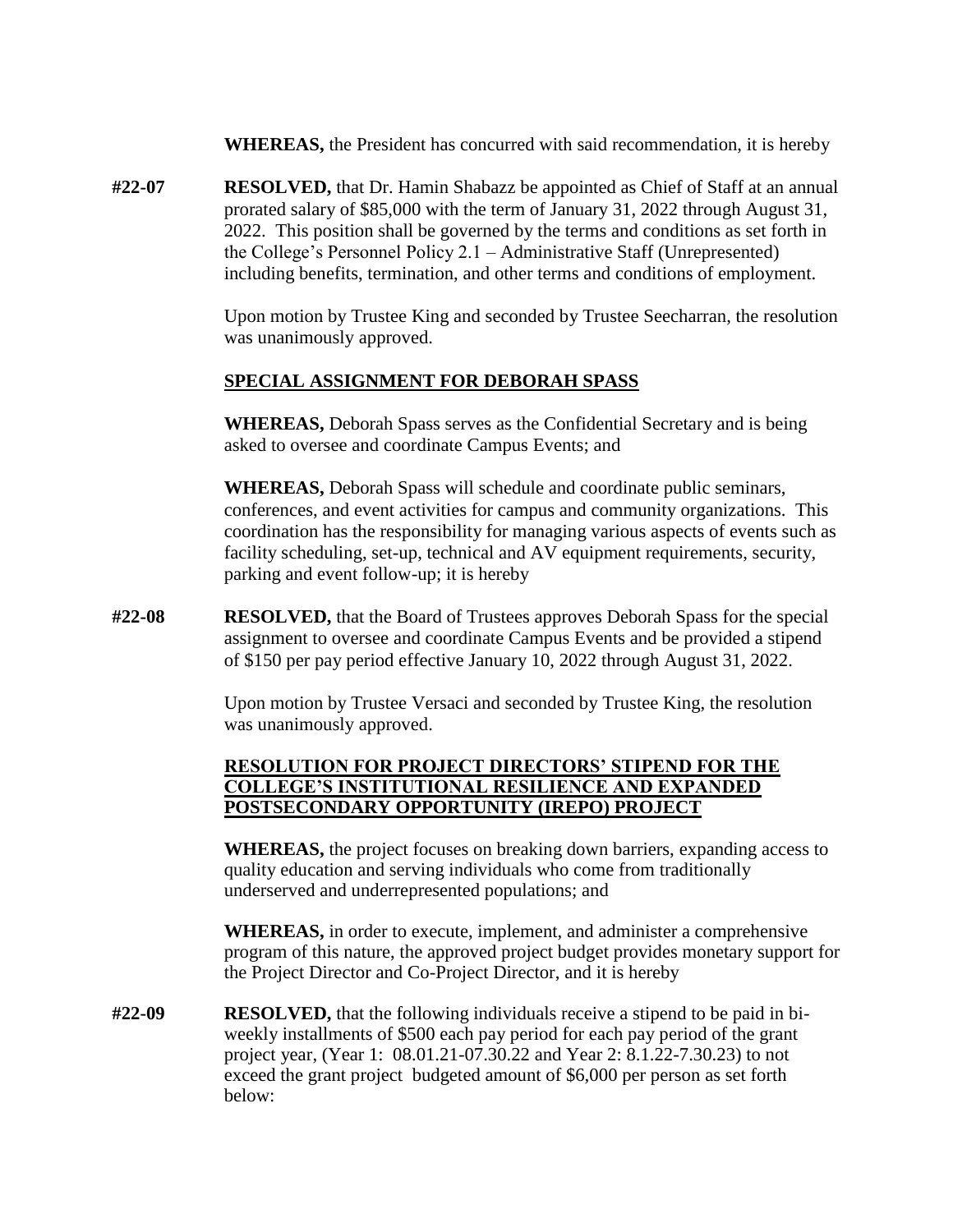- Pamela McCall, Director of College and High School Partnerships
- Heather Lessard, Success Coach Manager

Upon motion by Trustee King and seconded by Trustee Seecharran, the resolution was unanimously approved.

# **SABBATICAL LEAVE REQUEST FOR DR. BABETTE FAEHMEL, PROFESSOR**

 **WHEREAS,** Dr. Babette Faehmel, Professor, has submitted a request for a sabbatical leave for the period of August 31, 2022 through December 21, 2022; and

**WHEREAS,** the SUNY Schenectady Union of Faculty Professionals (UFP) contract provides for sabbatical leaves, per article 18; and

**WHEREAS,** the College President has reviewed the said request and recommends approval; it is hereby

- **#22-10 RESOLVED,** that Dr. Babette Faehmel, Professor, be granted a sabbatical leave for the period of August 31, 2022 through December 21, 2022, subject to the terms and conditions stated in the SUNY Schenectady Union of Faculty and Professionals contract, pending appropriate budget approvals.
- 8) Upon motion by Trustee Seecharran and seconded by Trustee King, the resolution was unanimously approved.

# **RESOLUTION TO RATIFY THE MEMORANDUM OF AGREEMENT BETWEEN SUNY SCHENECTADY COUNTY COMMUNITY COLLEGE AND THE UNION OF THE FACULTY AND PROFESSIONALS (UFP) FOR A SUCCESSOR COLLECTIVE BARGAINING AGREEMENT COVERING A TERM FROM SEPTEMBER 1, 2020 TO AUGUST 31, 2026**

- **#22-11 RESOLVED**, that the Board of Trustees ratifies and approves the Memorandum of Agreement Creating a successor Collective Bargaining Agreement Between SUNY Schenectady County Community College and the Union of Faculty Professionals, dated September 1, 2017 through August 31, 2020, adopts the terms of the negotiated successor agreement, with a term of September 1, 2020 to August 31, 2026, and authorizes and directs the President of the College and the Chair of the Board of Trustees to execute a final collective bargaining agreement that is substantially consistent therewith, upon receipt of the approval of the Legislature of the County of Schenectady.
- 9) Policies

Upon motion by Trustee Seecharran and seconded by Trustee Versaci, the resolution was unanimously approved.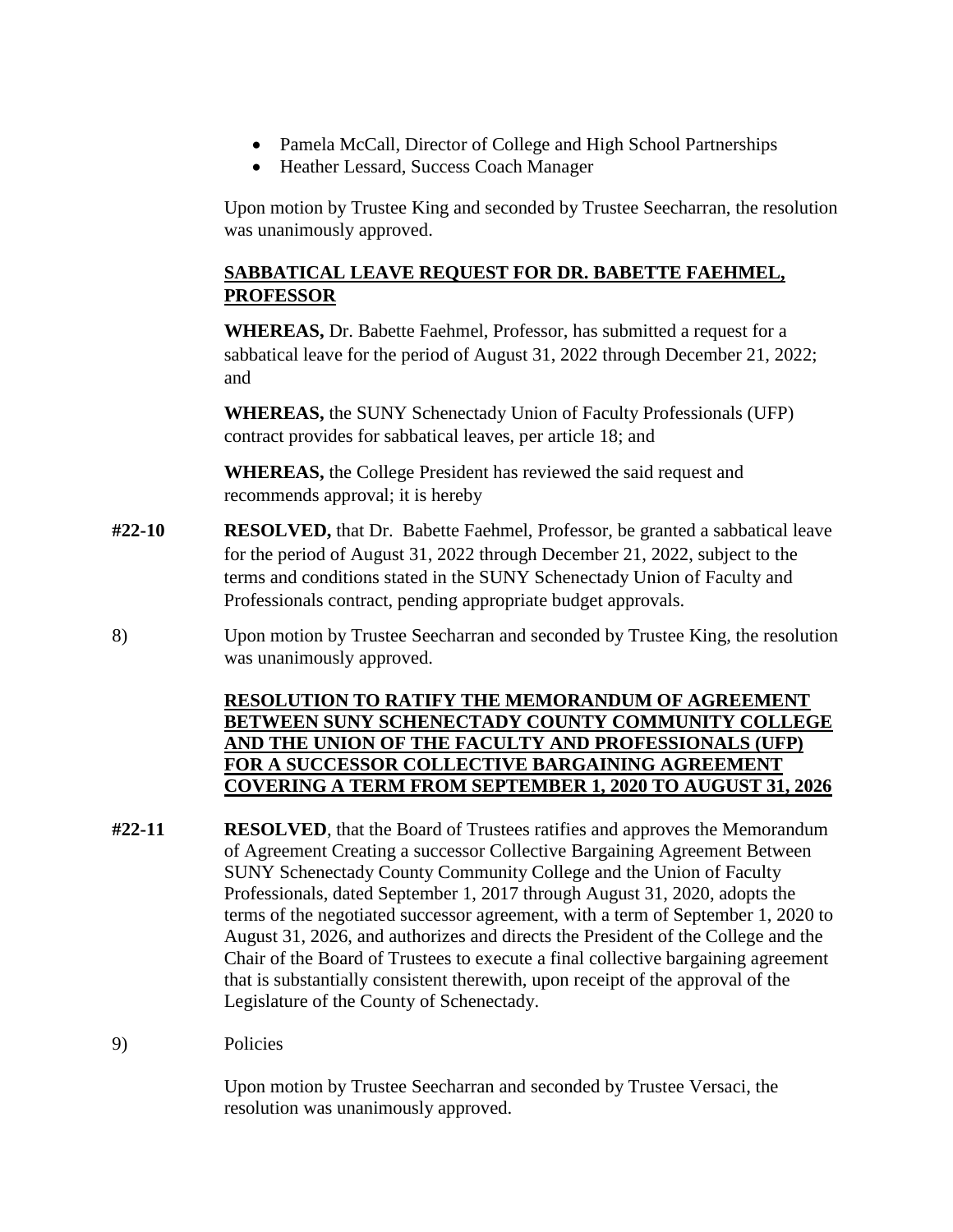## **AMENDMENT TO PERSONNEL POLICIES OF THE BOARD OF TRUSTEES – Section 2.1 Administrative Staff (Unrepresented)**

**WHEREAS**, recent ratification of the Union of the Faculty and Professionals agreement grant individuals in those units an annual not-on base stipend based upon longevity, and

**WHEREAS,** the President recommends that the Board amend its Personnel Policies for Unrepresented Staff also receive an annual not-on base stipend based upon longevity, and

**WHEREAS**, it is proposed that the Board of Trustees approve the implementation of a longevity stipend for full-time unrepresented staff, achieving the following plateaus:

| $5-9$<br>years                    | \$500 in each year    |
|-----------------------------------|-----------------------|
| $10-14$ years                     | \$750 in each year    |
| $15-19$ years                     | \$850 in each year    |
| $20-24$ years                     | \$950 in each year    |
| $25-29$ years                     | $$1,500$ in each year |
| 30-34 years                       | \$2,000 in each year  |
| $35-39$ years                     | \$2,500 in each year  |
| $40-44$ years                     | \$3,000 in each year  |
| 45 years and each successive year | \$3,500 in each year  |
|                                   |                       |

It is hereby

- **#22-12** RESOLVED, that the Personnel Policies of the Board of Trustees, Section 2.1 Administrative Staff (Unrepresented) be amended as outlined above, effective September 1, 2021 at the discretion of the president and pending budget approval.
- 10) Upon motion by Trustee Seecharran and seconded by Trustee King, the resolution was unanimously approved.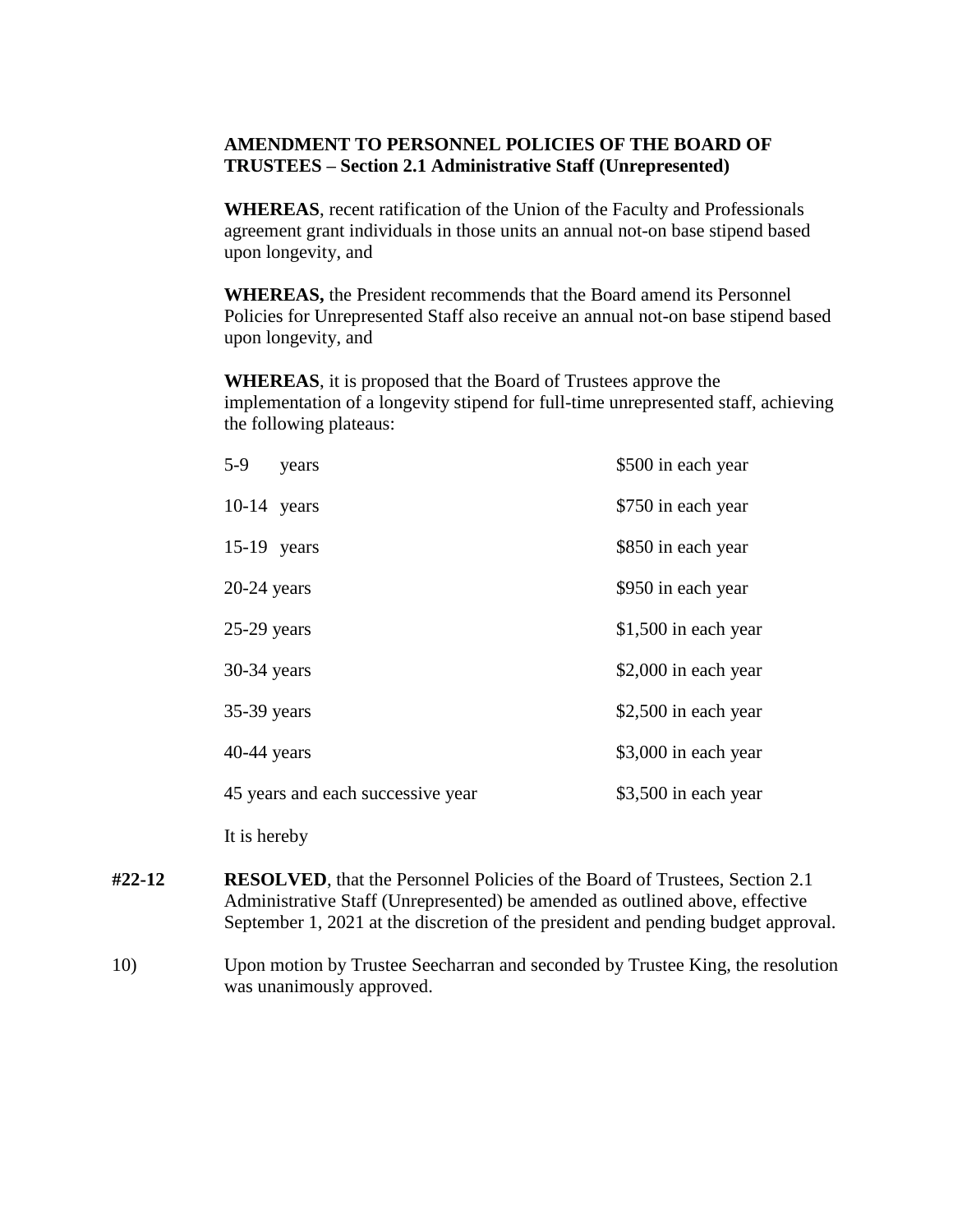# **A RESOLUTION TO REQUEST CAPITAL FUNDING FOR CONSTRUCTION OF A HANGAR AND EDUCATIONAL SPACE AT THE SCHENENCTADY COUNTY AIRPORT**

**WHEREAS,** Schenectady County received a \$1 million grant from the New York State Department of Transportation to build a new airplane hangar at the Schenectady County Airport; and

**WHEREAS,** the College would like to occupy two of the four hangar pods being proposed; one for airplane storage and the other for educational classroom and other purposes; and

**WHEREAS**, Schenectady County has received bids for construction of the four hangar pods and the estimated construction costs are expected to be \$1.8 million; and

**WHEREAS**, SUNY Schenectady is requesting support from the County in the amount of \$400,000 and from SUNY/State of New York for \$400,000 towards the construction cost of two pods to be used for educational purposes; and

# **NOW, THEREFORE BE IT**

- **#22-13 RESOLVED,** that the Board of Trustees approve the request of \$400,000 from the County of Schenectady and \$400,000 from SUNY/State of New York to build two aviation pod hangars at the Schenectady County Airport for the purposes of the College's aviation program.
- 11) Upon motion by Trustee King and seconded by Trustee Versaci, the resolutions were unanimously approved.

# **RESOLUTION TO APPOINT NEW FOUNDATION BOARD MEMBER:**

 **RESOLUTION TO APPOINT NEW FOUNDATION BOARD MEMBER: WHEREAS,** the Schenectady County Community College Foundation, Inc. By-Laws indicate the Foundation Board of Directors shall consist of: (a) the President of SUNY Schenectady County Community College; (b) up to three (3) members of the Trustees; and (c) up to twenty-six (26) but not less than ten (10) other persons, recommended by the Board, and

**WHEREAS**, the SUNY Schenectady Foundation Board of Directors has recommended that Dr. Odo Butler be appointed to serve on the SUNY Schenectady Foundation Board of Directors, it is hereby

**#22-14 RESOLVED**, that Dr. Odo Butler be appointed to a first three-year term to the SUNY Schenectady County Community College Foundation Board of Directors, effective March 1, 2022.